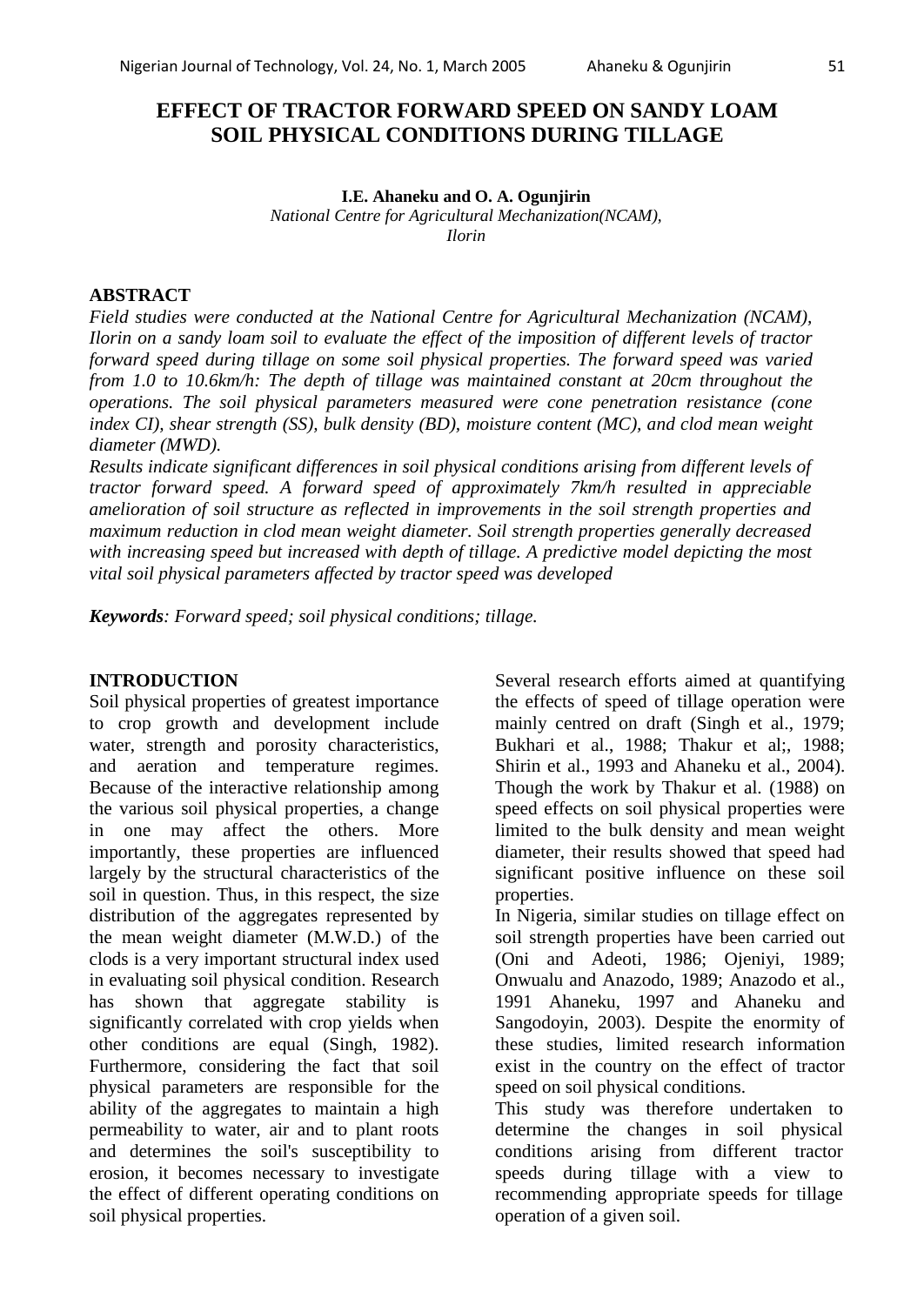## **MATERIALS AND METHODS Experimental Site**

The experiment was conducted during the wet season of 1998 at the research farm of the National Centre for Agricultural Mechanization (NCAM), Ilorin ( $8^\circ$   $26^1$ N,4 $\circ$  $30<sup>1</sup>E$ ). Ilorin lies within the Southern Guinea Savannah agro-ecological zone of Nigeria (Kowal and Knabe, 1972) and is characterized by a tropical climate with distinct wet and dry seasons and mean annual rainfall of about 1000mm. The soil is deep, porous and darkish brown. It is classified as Typic Haplustalf (Soil Taxonomy, 1975) of Eruwa, and Odo-Owa (Kwara State) series. Mechanical analysis of the top 100cm of the soil showed 22.09, 6.14 and 71.77% clay, silt and sand, respectively indicating a sandy loam texture (Ahaneku, 1997).

# **Implement Description**

The implement used is a mouldboard plough cum clod breaker. It is a 2-furrow mounted implement hitched to the 3 point linkage of a 52kW (70hp) Fiat tractor. The clod breaker is powered by the Power Take- off (P.T.O.) of the tractor. The implement has a vertical clearance of 68cm and width of cut of 90cm. It is equipped with a gear, belt and pulley systems which transmits the vertical rotational motion of the PTO to a horizontal rotational motion of the clod breaker. The plough share width is *58.3cm.* The clod breaker consists of three rigid rods with five blades on each rod. The length of each rod is 38cm and has a centre distance of 9cm between blades. The effective cutting width of the blade is 10.5cm*.* The rigid rods are arranged in an inverted cone shape with included angle of 23°.

## **Field and Laboratory Measurements**

A land area measuring 100m x *50m* was used for the experiment. Measurements were made to determine the effect of different levels of tractor forward speed on soil physical conditions. In order to assess the changes arising from the treatment, initial soil conditions were defined by sampling the experimental area randomly to determine the average bulk density, porosity, shear strength,

cone index and mean-weight-diameter of the soil. The soil moisture content was also determined from these samples. After each speed level, samples were collected for analysis in order to define the final states of the soil parameters in relation to the initial conditions. All field experiments were completed within 1 day to minimize the effects of variations in soil moisture. Cone index was determined in the field with the aid of a hand held penetrometer of  $3.2 \text{cm}^2$  crosssectional area with a cone tip having an included angle of 30°. Scale deflections were recorded at 5cm*,* 10cm and 15cm depth. Five replicates were taken for each speed run. The shear strength for each forward speed was measured with a shear vane at 10cm depth with 4 replications. The bulk density samples were collected at 7cm depth intervals up to 21cm using a 5*.6cm* diameter and 8.3cm high metal cylinder. Total porosity was evaluated using the relationship between bulk density and particle density. The soil moisture content at the various depths were determined gravimetrically using the samples for the bulk density measurements.

Travel reduction (wheel slip) was assessed by measuring a constant distance of 50m from the plot demarcated with ranging poles. The time taken for the tractor drive wheel marked with chalk to traverse the distance on no-load and on load was recorded. The travel reduction was computed using the following relation:

$$
T_R(\%) = \frac{S_1 - S_2}{S_1} X 100(1)
$$
  
Where

| $\rm T_R$      | $\equiv$ | Travel reduction           |
|----------------|----------|----------------------------|
| $\mathrm{S}_1$ | $\equiv$ | Operating speed on no-load |

 $S_2$  = Operating speed on load

The clod mean weight diameter (MWD) of the soil was determined after each operating speed. The clod and pulverized soil were collected up to the depth of cut and mixed. From this, a composite sample was taken and air-dried in the laboratory Subsequently, a sieve analyses was performed with an Endocott sieve shaker for 10 minutes using 2.36,0.60,0.425,0.30 and 0.25mm size sieves. The weight of the soil retained on each sieve was recorded to determine the clod MWD of the soil aggregates, using the relationship: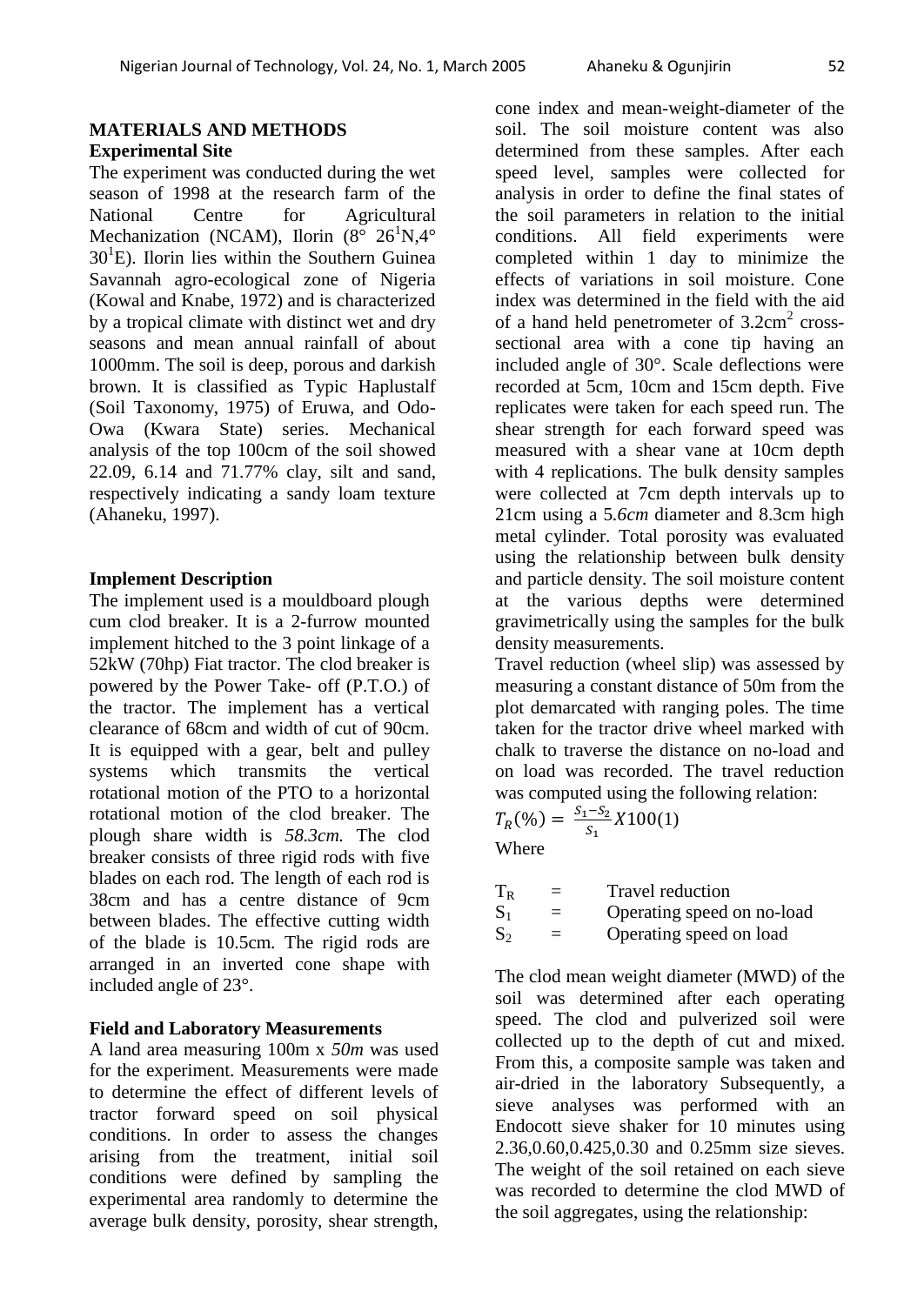$$
MWD = \frac{\sum\limits_{i=1}^{n} \frac{w_i d_i}{w}}{(2)}
$$

| <b>MWD</b> | $=$ mean-weight- diameter of               |
|------------|--------------------------------------------|
|            | soil aggregates,                           |
| $W_i$      | $=$ weight of soil samples                 |
|            | retained over the i <sup>th</sup> sieve, g |
| $d_i$      | class of mean size for $ith$               |
|            | sieve, and                                 |
| W          | total weight of soil sample, g.            |

All data generated from the various soil parameters where subjected to regression analysis (step-wise) to assess the degree of their relationship with the various imposed speed

#### **RESULTS AND DISCUSSION Effect of Tractor Speed on Bulk Density**

Dry bulk density of the soil at different depths for different levels of speed designated as  $S_1$ ,  $S_2$ ,  $S_3$ ,  $S_4$  and  $S_5$  for 1.0, 1.3, 6.8, 8.8 and 10.6km/h, respectively are shown in Fig. 1. Dry density generally increased with depth but decreased with speed of tillage operation within the 15cm top layer. Thereafter, increased speed did not have much impact on bulk density reduction. This is attributable to the fact that at higher speeds of operation, the tractor tractive efficiency became very low leading to skidding. The ultimate effect was the pulverization of the soil top layer by the tillage tool while compacting the lower horizons. These results generally agree with earlier findings elsewhere under varying soil conditions (Soane et al., 1981; Thakur et al., 1988 and Rautaray et al., 1997).

# **Effect of Speed on Soil Moisture Content and Porosity**

The effect of speed on soil moisture content is given in Table 1. There was no definite trend of moisture variation with speed. This may be attributed to the fact that all measurements were taken the same day within the same weather condition.

Porosity measured immediately after tillage at different speeds of operation increased with speed even though the increases were not

significant (Table 1). The improvement in porosity with speed indicate a positive condition for the flow of air and water through the soil profile and minimum resistance to root growth and proliferation.

## **Effect of Speed on Cone Penetration Resistance**

Cone index generally increased with soil depth and the speed of operation but

was consistently higher for the upper speeds of 8.8 and 10.6km/h (Fig. 2). Figure 2 shows that mould board ploughing with clod breaker attachment seem to have the greatest potential for relieving soil compaction only within the top 10cm depth of the soil. Beyond this critical depth, speed had no influence whatsoever in alleviating mechanical impedance with the implement. Therefore, crops with root zones beyond 10cm depth will encounter problem with extracting nutrients beyond this soil depth. However, within this critical depth, speed  $S_3$  (6.8km/h) gave the least resistance to penetration. As the maximum depth of cut (20cm) was approached, the differences in cone index between the various levels of speed was not significant. This situation resulted in a compartmented soil structure within the tilled profile, with a loose upper layer and a dense lower layer. Such soil profiles have been reported to have negative impacts to root growth and development (Negi; et al., 1980, and Anazodo et al., 1991). In addition, increased soil cutting forces and energy will be required to alleviate the strength of the densified layer (McKyes, 1985).

# **Effect of Speed on Clod MWD**

The variation in clod MWD with respect to different speeds of operation is presented in Table 1. The regression analysis performed on clod MWD as affected by tool speed showed a highly significant correlation  $(P<0.05)$  with  $\mathbb{R}^2$  of 0.97 and coefficient of variation (CV) of 11 %. These results were not unexpected as an earlier work have shown that an increase in tool speed can have an effect on MWD (McKyes, 1985). Maximum clod size reduction was obtained for speed range of 6.8 to 8.0km/h with an average value of about 7.0km/h.

Conversely, a greater degree of shearing and shattering of soil clods was obtained with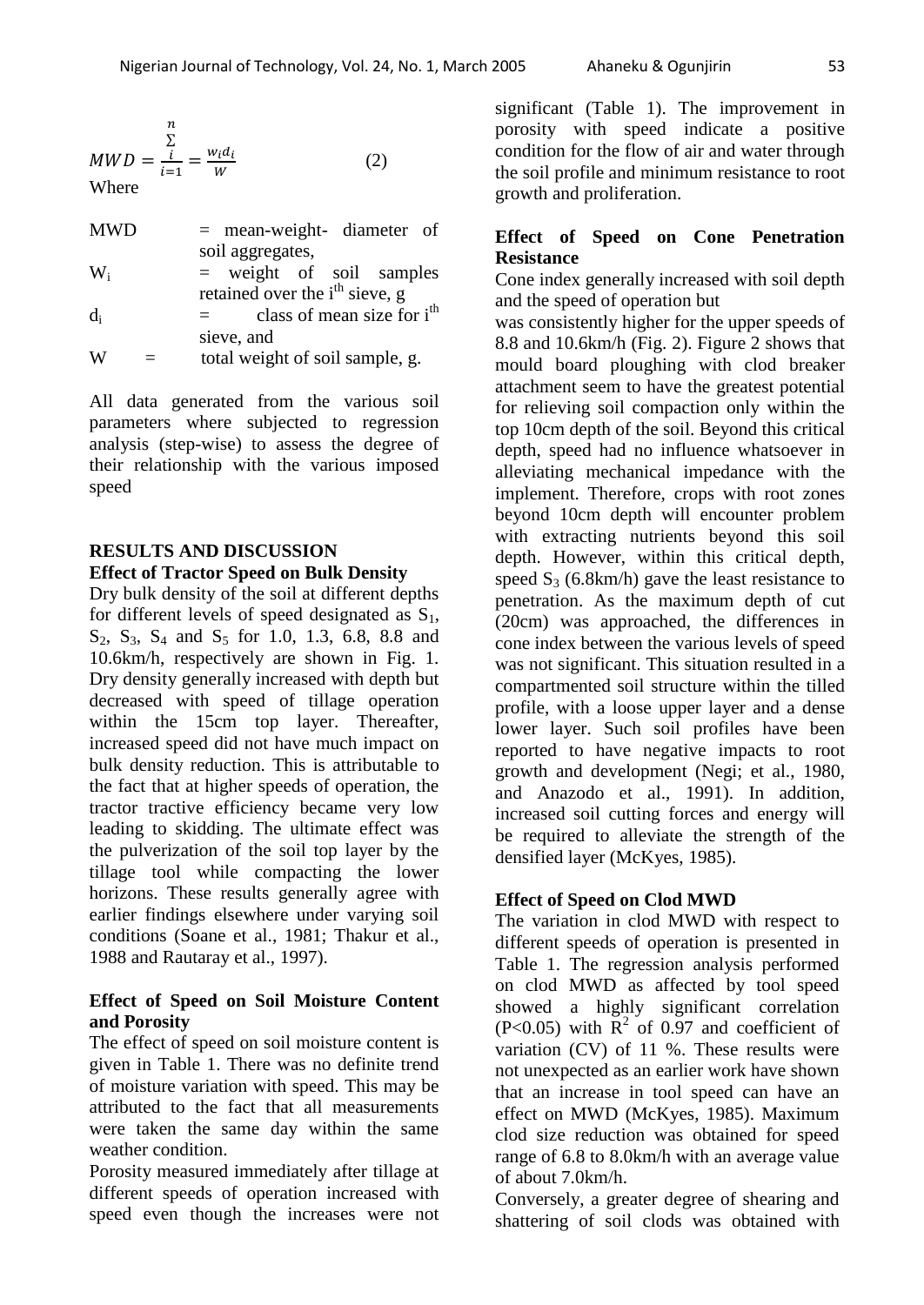increase in speed due to larger impact force giving rise to reduced clod size. At the upper speed range of 8.8 to 10.6km/h, the tractor was skidding due to negative travel reduction with consequent low tractive efficiency. The fallout of this phenomenon was the overpulverization of the top soil profile which resulted in very low values of clod MWD. These results corroborates the findings of Thakur et al (1988) at low and medium speeds but is at variance with their observation at the upper speed range. This may be due to the soil type being investigated (sandy loam) unlike the silty- clay-loam upon which they experimented. Thus, it could be asserted that the structural aggregates of agricultural soils can be modified by the speed of the operating tillage tool. This assertion is substantiated by the over 57% decrease of MWD from its initial state.

#### **Effect of Speed on Shear Strength**

The variations in shear strength with different speeds of tillage are presented in Table 1. Results indicate that the shear strength of the soil increased with increases in speed of the operating tool. The reverse was the case for reduced speed of operation. The observed trend may well confirm earlier reports (McKyes, 1985) that aggregates of low inherent cohesion such as the one investigated (sandy loam) may crumble even further when they fall against the furrow bottom or previously deposited material, resulting in low shear strength after tillage. On the other hand, the soil tends to flow over the operating tool at high speeds, virtually retaining its initial strength properties (Table 1). Regression analysis showed that shear strength had a significant correlation with speed of operation  $(R = 0.76)$ . Since this strength property can affect the rate at which plant roots can grow and the flow and availability of water and nutrients for their use, it appears that medium range speeds of 5 to 7km/h should be appropriate for this soil.

## **Effect of Speed on Travel Reduction**

.

Travel reduction or wheel slip is one of the major parameters affecting the tractive efficiency of a pulling machine. Figure 3 shows the relationship between speed and travel reduction. The regression analysis

performed, show a highly significant ( $R^2$  = 0.99) but negative linear correlation between speed and travel reduction. Travel reduction was high at low speeds but decreased with increase in speed. The high value of travel reduction recorded at low speed of operation may be due to deeper penetration of the mould board plough at lower speeds. This is in accord with the observations of Bukhari et al. (1988). However, at the upper speed range of 8.8 to 10.6km/h, negative wheel slip resulted due to skidding of the tractor at very high speeds. From Figure 3, it can be seen that for sandy loam soils, the maximum speed to avoid skidding is about 7.0km/h.

### **Predictive Equation for the Effect of Speed on Soil Physical Conditions**

A step-wise regression analysis was performed to detect the major soil physical parameters affected by speed. The result showed that travel reduction, shear strength and clod mean-weight diameter are the parameters having the greatest correlation with speed. The predictive equation developed using the experimental data generated is of the form:

#### $S = 9.20.1$ TR 3.3ST 0.3MWD (3)  $R^2$ Where

| $\mathbf{v}$ in the $\mathbf{v}$ |          |                              |  |  |  |  |
|----------------------------------|----------|------------------------------|--|--|--|--|
| S                                |          | Forward speed of tillage     |  |  |  |  |
| TR                               | $\equiv$ | travel Reduction             |  |  |  |  |
| SТ                               |          | Shear strength of soil, and  |  |  |  |  |
| $MWD =$                          |          | Mean weight diameter of soil |  |  |  |  |
| clod.                            |          |                              |  |  |  |  |
| $\sim$                           | . .      | $\blacksquare$               |  |  |  |  |

The predictive model is valid for the test conditions used in this study, but may be applicable to other locations with similar soil type.

The model shows that an increase in travel reduction, shear-strength and clod mean weight diameter will result in a reduction in the forward speed of tillage. Conversely, a decrease in these parameters will give rise to an increase in speed. From equation (3), it follows that when a negative travel reduction occurs, the resultant speed will be too high as to cause the skidding of the tractor. Therefore, for good tractability, the values of the model parameters should be such that S must not exceed 9km/h. This value falls within the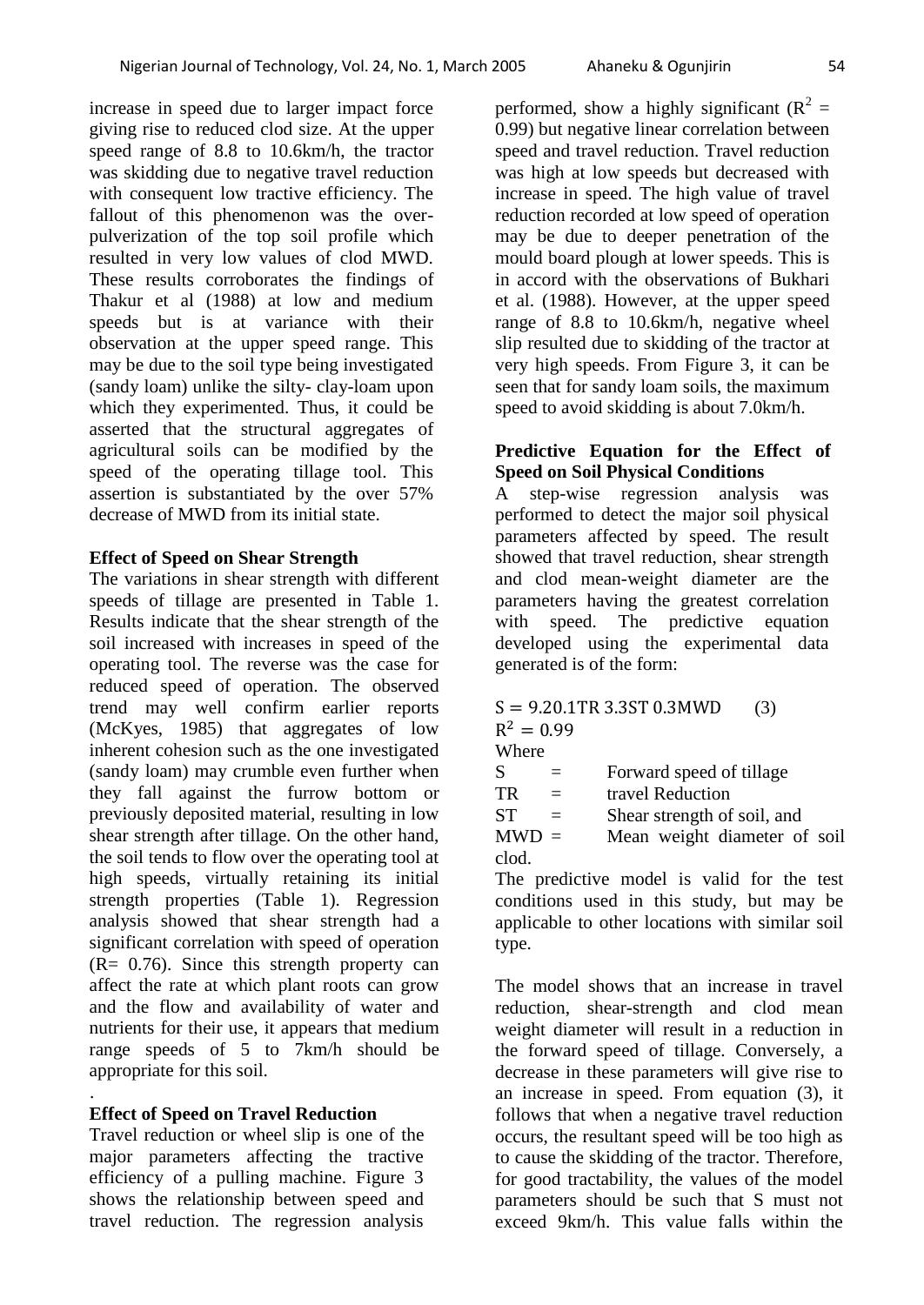speed range for mouldboard ploughs (Hunt, 1977), thus indicating the reliability of the predictive model. At low speeds, assuming that other parameters are constant, the shear strength will be high. It implies that at low speeds, the tillage tool further compacts thesoil rather than pulverizing it. This may lead to difficult traction for the pulling machine and great mechanical impedance to root penetration.

#### **CONCLUSIONS**

Based on the results obtained in this study, the following conclusions can be drawn:

1. No definite patterns of moisture variation exist with increases in tractor speed when conducted within a limited time frame under the same climatic condition.

2. The maximum reduction in clod MWD without negative travel reduction was obtained at a speed of 6. 8km/h.

3. Soil strength properties generally decreases with increases in speed of operation.

4. A highly significant linear but negative relationship exists between speed and travel reduction relationship exists between speed and travel reduction.

5. The operating speed for a given soil and tillage tool can be predicted in order to minimize soil degradation.

6. For a sandy loam soil, an average speed of 7.0km/h is recommended when using a mouldboard plough.

#### **REFERENCES**

Ahaneku, I. E. (1997). Soil degradation and Water Balance Studies under Different Tillage Systems. Unpublished Ph.D. Thesis, University of Ibadan, Ibadan, Nigeria.

Ahaneku, I. E. and A. Y. Sangodoyin (2003). Soil Strength properties as influenced by tillage under Soybean. *Journal of Applied Science and Technology:* Vol. 3, No.2: 17-22.

Ahaneku, I. E.,A.P. Onwualu, D. lames and A. O.Ani (2004). Effect of Soil Moisture and tool speed on draught and power requirement of disc plough. *Journal of Agric. Engineering and Technology.* 12: 20-26.

Anazodo, U.G.N; A.P. Onwualu and K.C.

Watts (1991). Evaluation of Alternative Tillage Systems in the Absence of Herbicides for Maize Production in a Savannah Loamy Sand. *Journal of Agric. Engineering Research 49:259-272.* 

Bukhari, S; M.A. Bhutto; J.M. Baloch; A.B. Bhutto and A.N. Mirani (1988). Performance of selected tillage implements AMA, 19(4): 9- 14.

Hunt, D. (1977). *Farm Power. and Machinery Management: Laboratory Manual and Workbook* 7th ed. Iowa State University Press, Iowa.

Kowal, 1.M. and D. T. Knabe (1972). *An Agro-climatological Atlas of Northern States of Nigeria.* Ahmadu Bello University Press, Zaria.

McKyes, E. (1985). *Soil Cutting and Tillage.Developments in Agricultural Engineering 7.* Elsevier, Amsterdam.

Negi, S.C; Mckyes, E; Douglas, E; Raghavan, GS.V. (1980). Crop performance as affected by traffic and tillage in a clay soil. *Transactions of the American Society of Agricultural Engineers,* 23: 1364-1368.

Ojeniyi, S. O. (1989) Investigation of Ploughing Requirement for the Establishment of Cowpea. *Soil and Tillage Research,* 14: 177-184.

Oni, K. C. and J. S. Adeoti (1986). Tillage effects on differently compacted soil and on cotton yield in Nigeria. *Soil and Tillage Res.*  8: 89-100.

Onwualu, A. P. and U.G.N. Anazodo (1989). Soil Compaction Effects on Maize Production under various Tillage methods in a Derived Savannah Zone of Nigeria. *Soil and Tillage Research, 14:* 99-114.

Rautaray, S.K; Watts, C. W. and Dexter, A. R. (1997). Pudding Effects on Soil Physical Parameters. *AMA,* 28(3): 37 40.

Shirin, A.K.M; V. M. Salokhe and M. Hoki. (1993). Effects of disc and working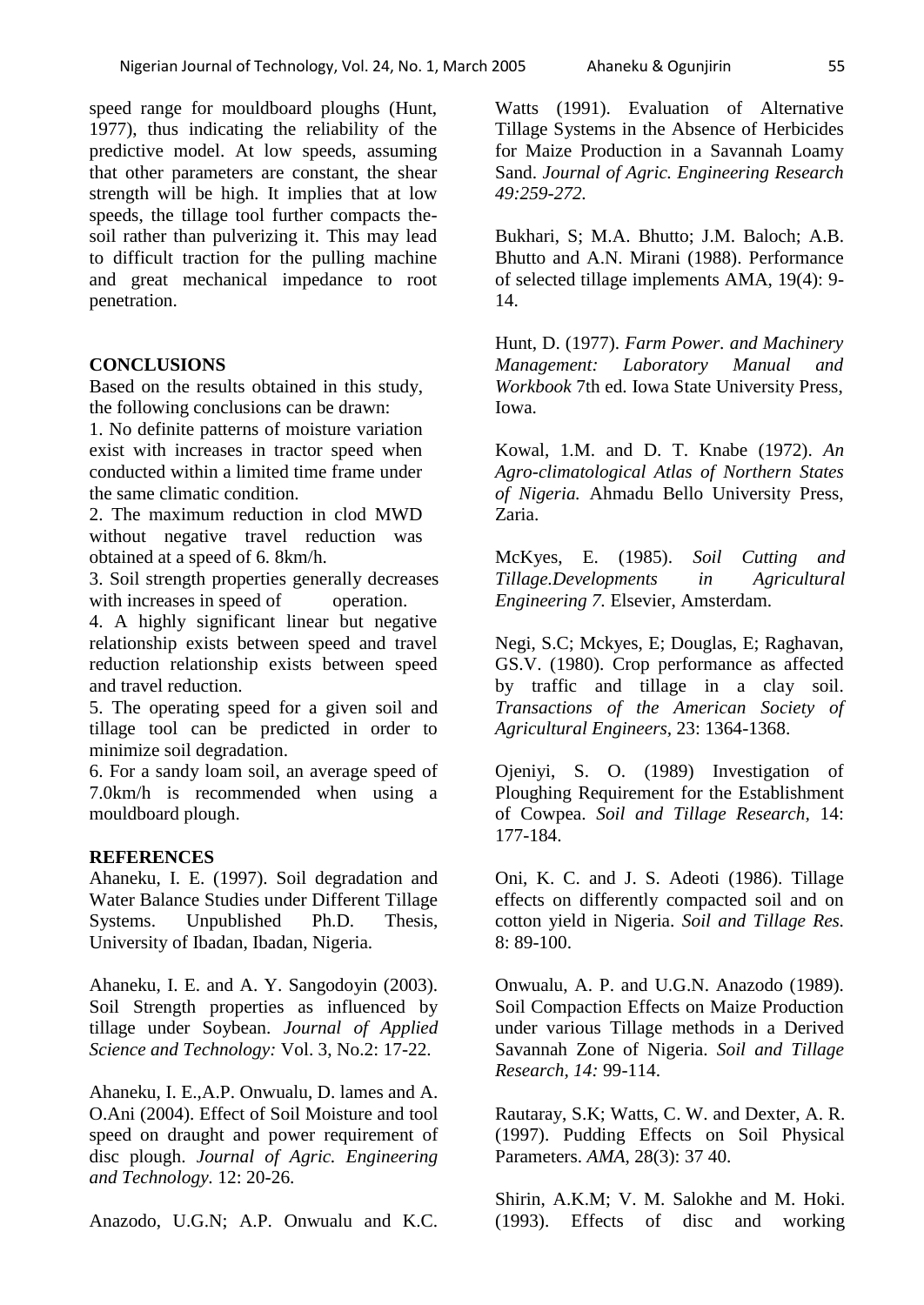parameters on the performance of disc plough in clay soil. *AMA,* 24(4): 9-12.

Singh, G, Pederson, T. T. and S. Singh (1979). Effects of speed on specific draft of mouldboard and disc plough in Bangkok clay. *AMA,* 10(3): 33 38.

Singh, R. A. (1982). *Soil Physical Analysis.*  Kalyani Publishers, New Delhi Pg. 52.

Soane, B. D; Blackwell, P. S., Dickson, J. W. and Painter, D.J. (1981). Compaction by agricultural vehicles: a review. I. Soil and wheel characteristics. *Soil Tillage Res.* 1. 207- 237.

Soil Taxonomy (1975). A basic system of soil classification for making and interpreting soil. *Handbook No.* 436, *USDA,* US Government Printing Office, Washington D.C.

Thakur, T. C; A. Yadav; B. P. Varshney and P. Chand. (1988). Effects of load and speed on performance of clod crushers, *AMA,* 19(4): 1520.

| Speed        | Shear strength* | <b>MWD</b> | Moisture | Porosity |
|--------------|-----------------|------------|----------|----------|
| (km/hr)      | (MPa)           | (mm)       | Content  | $(\%)$   |
|              |                 |            | %        |          |
|              |                 |            | (db)     |          |
| 1.0          | 0.03            | 1.77       | 9.23     | 43       |
| 1.3          | 0.02            | 1.73       | 11.47    | 42       |
| 6.8          | 0.03            | 1.38       | 9.73     | 45       |
| 8.8          | 0.5             | 1.06       | 10.99    | 40       |
| 10.6         | 0.5             | 1.02       | 10.37    | 44       |
| Initial soil | 0.05            | 1.75       | 9.55     | 37       |
| Condition    |                 |            |          |          |

#### *Table 1: effect of speed of operation on soil of properties*

\*Each data is the mean of five replications